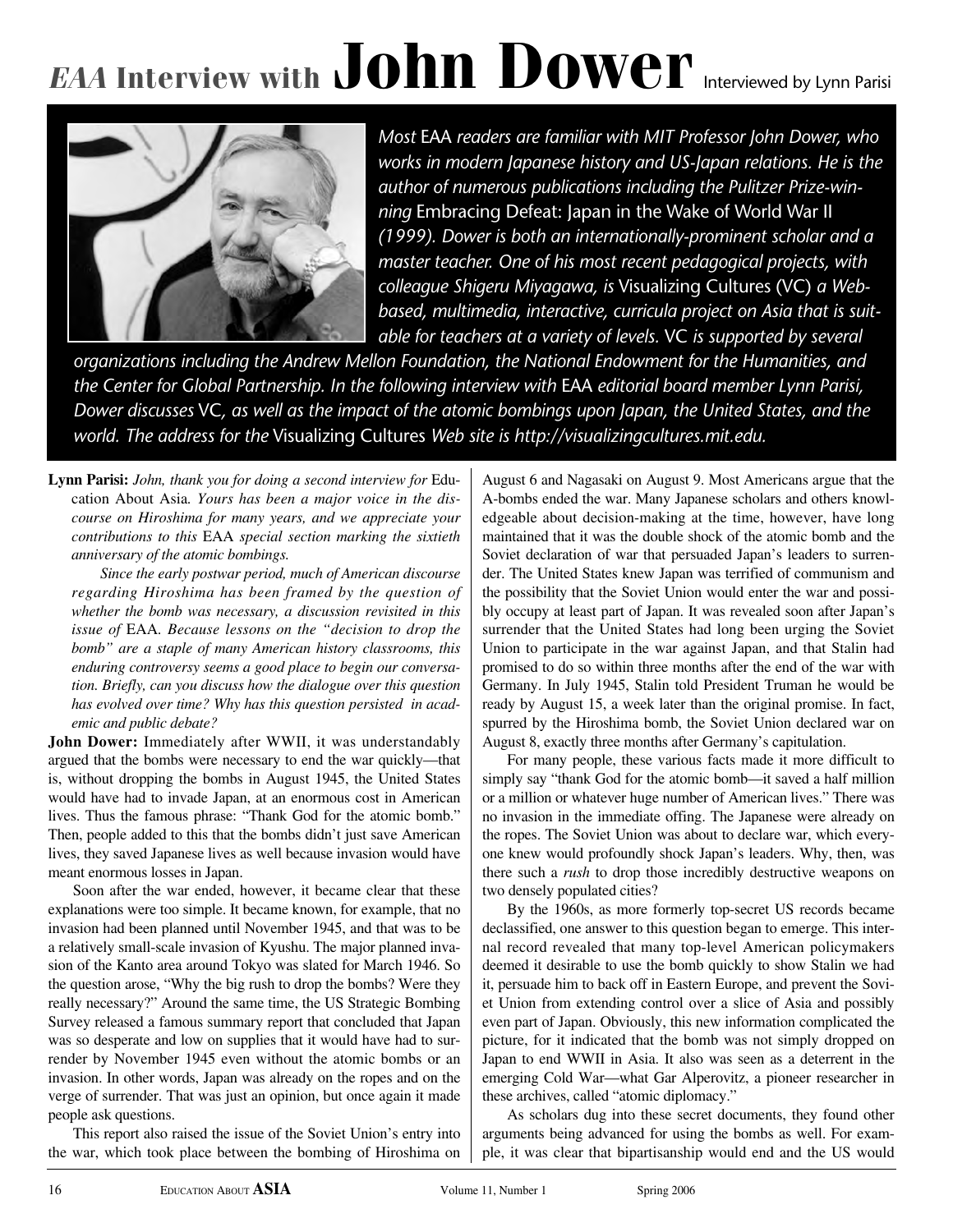### *It is fair to say that, since WWII, the bombing of civilians has been widely accepted as natural, legitimate, appropriate, and necessary. It is integral to "total war," essentially a kind of psychological warfare.*

return to politics as usual once the war ended. President Truman was reminded by Secretary of State James Byrnes, a shrewd and seasoned politician (as was Truman), that the top-secret project to develop an atomic bomb had been extremely expensive. If the war ended with nothing to show for this outlay, Truman and the Democrats could expect to be pilloried by Republicans. So here was an additional argument—in this case, a domestic political reason—for incinerating Hiroshima and Nagasaki.

There was more. For example, the once-secret record also includes arguments by high-level scientists that I always find myself thinking of as "idealistic genocide," a ghastly phrase. The new weapon was so awesome, so much more destructive than almost anyone could imagine, this argument went, that we had to show the world how terrible it was in order to prevent postwar nuclear proliferation. Just think about this. At that moment, policymakers were not even talking about Japan. They were talking about the future—saying we have developed a qualitatively different capability for mass destruction, and to keep this under control in the postwar world, it is necessary to graphically demonstrate just how terrible these weapons are. How? By dropping them on a real target—Japanese cities packed with real people. These were moral men, but the things we do in the name of morality are oftentimes horrendous.

Once the door was opened to questioning the decision to use the bombs, many other disturbing questions arose, about which there is also a wealth of internal documentation. Could the United States have persuaded the Japanese to capitulate by abandoning its demand for "unconditional surrender" and guaranteeing the continued existence of the imperial institution, which it was known Japan's leaders were adamant about? Why couldn't the new weapon's awesome destructiveness have been demonstrated on a military target in Japan? Why was it necessary to drop a second atomic bomb on Nagasaki, before the Japanese even had time to respond to the double blow of Hiroshima plus the Soviet declaration of war? After the war, there were scientists knowledgeable about the events of 1945 in both Japan (like Tarō Takemi) and the United States (such as Victor Weiskopf) who argued that the first bomb may have been necessary, but the second amounted to a war crime. These are all profound questions and issues, but not the sort that the "thank God for the atomic bomb" argument usually has room for.

**Lynn Parisi:** *You've provided* EAA *readers, and our students, with a very useful case study in how historians reconsider a problem over time and in light of new documentation. As we mark the sixtieth anniversary of Hiroshima in a very different world, do you think that the question of whether the bomb was necessary remains an important and useful focus of discussion? Are there other questions that we should be asking to frame the discussion of Hiroshima today?*

**John Dower:** These questions do not go away. One reason is that we live in a world of runaway weapons of mass destruction, and have ever since 1945. Another is that we live in a world in which civilian non-combatants are routinely identified as legitimate targets of war. You can't talk about such matters without addressing Hiroshima and Nagasaki.

Let's say you, I, or any educator is asked to generalize about "the twentieth century." We can certainly document progress, but part of that progress was technological and military, with one result being the ability to kill on an unprecedented scale. We can say that the twentieth century was a wonderfully creative century, and certainly there is much to admire. But it was also a century of unspeakable slaughter. And if we ask for "symbolic" or representative examples, the catalog of horrors is fairly predictable: Verdun and the Somme, the Holocaust, the Rape of Nanjing, the bombing of Hiroshima and Nagasaki, Stalin's mass murders, China's atrocious Cultural Revolution, and many more recent crimes against humanity. Many Americans would add Pearl Harbor, of course, and many would be aghast at finding Hiroshima and Nagasaki in the same list as the Holocaust and the Rape of Nanjing. But we instinctively know that these were horrendous acts of destruction. They killed, after all, close to a quarter-million individuals, the vast majority of them civilians.

If you subscribe to the "thank God for the atomic bomb" argument, it follows that you must applaud everything about "Ground Zero 1945." This was the issue that led to the uproar over the Smithsonian Institution's proposed *Enola Gay* exhibition on the fiftieth anniversary of the end of the war in 1995. But then why is the "Ground Zero" all Americans think of when they hear the phrase today—the World Trade Center bombed in the terrorist attack of September 11, 2001—so profoundly shocking? Is there really no connection at all between this tragedy and crime against humanity and the two Ground Zeroes of sixty years ago?

Most Americans would say there isn't. That was war and this was peace; that was retaliation and perhaps even deserved retribution, while 9/11 was unprovoked; those bombings "saved" lives, while the terror-bombing atrocities of our present day take life wantonly. But the moral, philosophical, and even practical questions involved here cannot be dismissed so easily. How do we deal with the deliberate targeting of civilians?

It is fair to say that, since WWII, the bombing of civilians has been widely accepted as natural, legitimate, appropriate, and necessary. It is integral to "total war," essentially a kind of psychological warfare. Germans did this in bombing Europe and Britain; Japan targeted cities in China beginning in 1937 . Initially, the United States and the League of Nations condemned this as beyond the pale of civilized conduct. But by the time we got deep into the war, Britain and the United States concluded that it was desirable to target urban centers. In the past five or six years, there has been a growing international literature questioning how we should think about the air war against Germany. How do we face the fact, as historians and moral individuals, that the Allies killed around 600,000 German civilians in attacks that sometimes didn't even have much military rationale beyond psychological impact?

The same question arises concerning US strategy in the war against Japan, well before Hiroshima and Nagasaki were incinerated. "Tactical" bombing of military installations in Japan began in late 1944, but it was not very effective. Thus, in March 1945, the United States made an absolutely basic decision to fire-bomb Tokyo with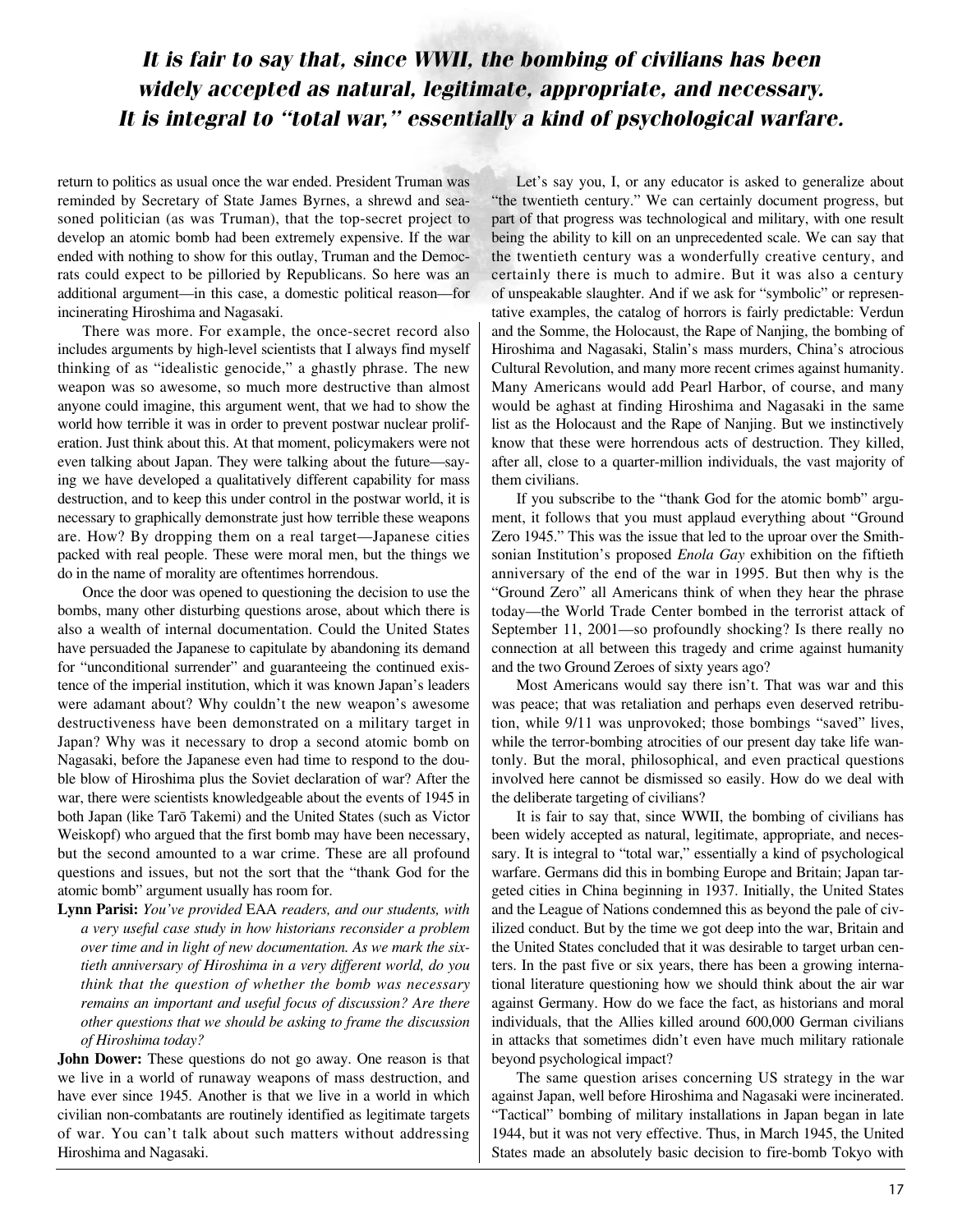napalm incendiaries. The first such air raid killed close to 100,000 civilians and destroyed over fifteen square miles of the capital. From that point on, prior to Hiroshima and Nagasaki, the United States systematically fire-bombed over sixty Japanese cities. US pilots called their runs "burn jobs," and long before 9/11, historians referred to the practice as "terror bombing." Including Hiroshima and Nagasaki, the total number of Japanese civilians killed in the air raids was probably similar to the estimates for Germany—that is, around half a million or so, though the figures are imprecise.

Did this help win the war? That is unclear. Is it worth raising the issue of targeting civilians in the broadest and deepest moral, legal, religious, and historical terms—in the context, say, of "just war"? In my view, it is imperative that we do so. It might roil the classroom, but that is healthy. That's what serious education is, after all: teaching people to ask questions, and think for themselves.

**Lynn Parisi:** *You are currently at work on a project that will potentially further converstation on Hiroshima in the context of modern warfare. The project is Web-based and titled* Visualizing Cultures (VC)*. Hiroshima is one of the featured units in* VC*. Visual materials have been a focus for much of your research throughout your career. What do visual texts offer the historian that written sources do not?*

**John Dower:** Ever since I started teaching, I've used visuals in the classroom, and I imagine most teachers who do this have discovered what I did: that the graphics don't just illustrate what you've been talking about, but tell their own stories. If they are historical visuals, moreover, they convey the way people of the past were seeing their own times. So they have an intimacy and a vividness that, put in proper context, can enrich our understanding of the past.

My colleague Shigeru Miyagawa and I began the *VC* project several years ago, and it quickly became more challenging than we anticipated, both conceptually and technologically. The basic vision is to wed visuals to serious commentary, to do this elegantly, and to integrate the presentation with a clear instructional component. We now have six units on an MIT platform that reaches the entire world (http://visualizingcultures.mit.edu). The current focus is on Japan, but will eventually cover Asia more broadly.

#### **Lynn Parisi:** *How does the visual collection on the* VC *Web site encourage different ways of thinking and talking about Hiroshima? For educators specifically, how can the resources on this Web site enrich or refocus classroom consideration of Hiroshima?*

**John Dower:** Five of the six units deal with the late nineteenth and early twentieth century. The sixth, titled "Ground Zero 1945," addresses the question: "What did it really *mean* to drop atomic bombs on Hiroshima and Nagasaki?" If you ask students what they picture when they hear "Hiroshima," my guess is that the most common answer will be "the mushroom cloud." That's hardly surprising. It's our usual style of sanitized documentary history: the *Enola Gay* drones in, drops the bomb, turns away; there is that great pillar of smoke, and the narrator intones that Japan surrendered eight days later. There might be a fleeting image of a charred, unpopulated landscape.

Teachers can take students beneath the mushroom cloud in various ways. We have written accounts by survivors, but those are words—we can close the page. There are photographs, but we have learned to block these out. There is also a little bit of powerful film footage from immediately after the bomb that depicts the injured. But to me, the most effective way to approach what the bombs actually did lies in a body of drawings that were done by *hibakusha*, or atomic-bomb survivors.

We remember great, even cataclysmic events through intimate, concrete images. That's the way memory works. Back around 1970, a Hiroshima survivor brought a picture he had drawn to NHK, Japanese public television. It was an image from August 6 that had haunted him. His drawing, if I remember correctly, showed a small bridge with a sheet of metal on the stony ground beneath it, and under the metal you could see the faces of two little girls. He saw this while fleeing the firestorm that followed the bomb, the artist explained: the girls looked like they had drawn the metal sheet up like a blanket, but they were dead. NHK showed this on television and invited other survivors to put their atomic-bomb memories similarly to paper, and eventually several thousand such amateur drawings and paintings were submitted. They were shown on television and featured in exhibitions around the country—a quarter century after the events they depicted. I was in Japan at the time and saw some on television by chance late one night, and sought out an exhibition. I had never seen anything as powerful and intimate. When you look at a photo, it doesn't have the name of a person, we don't quite know the circumstances, we can't quite put a story with it. But the hibakusha's own pictures usually came with written messages on them, or on their backs, or in an accompanying note, describing what these people could never forget.

It was my experience that these graphics broke through the psychological blocking and numbing—the barriers we erect against horrendous words, films, and photos. Why? I'm not sure. Perhaps because they are intimate stories that reflect what was burned into the minds, hearts, and souls of those who experienced the atomic bombings. Perhaps it helps to know that the artists themselves survived.

In any case, more than another quarter century later we put up a Web site. There are more than 2000 of these *hibakusha* drawings at the Peace Memorial Museum in Hiroshima, and we arranged to incorporate over 400 into the unit, mostly as a database. From these, I selected about thirty-five images I felt were representative of the themes and experiences that emerge in *hibakusha* recollections as a whole, and wove a text around these images that explains them and incorporates factual information on the nature and effects of the nuclear explosions.

The site is not about the decision to drop the bombs, but rather about what the bombs did. I think young people can handle this and need to address it. After all, they are growing up in a culture of acute fear of weapons of mass destruction, and at a time when important decisions are being made about the future use of nuclear weapons. If teachers wish to assign projects, the database makes this possible. If they want to pursue the broader aspects of the war, as well as the debates about the decision to use the bomb, there are links to other sites. The metadata is still being finalized for the database, but it will include Japanese as well as English, making this of possible use to Japanese language teachers too.

I think the unit is also a way for teachers to introduce a subject that fascinates academics today, namely "memory." How do people *remember* this war? Americans tend to focus on the infamy of Pearl Harbor, the terrible sacrifices of the Pacific War, and the great triumph and celebration of the war's end. But obviously, this is not the case in Japan. When Japanese look back each August, the anniversary of the war's end and also of Hiroshima and Nagasaki, they remember by saying, "Look how terrible this was. We don't want to